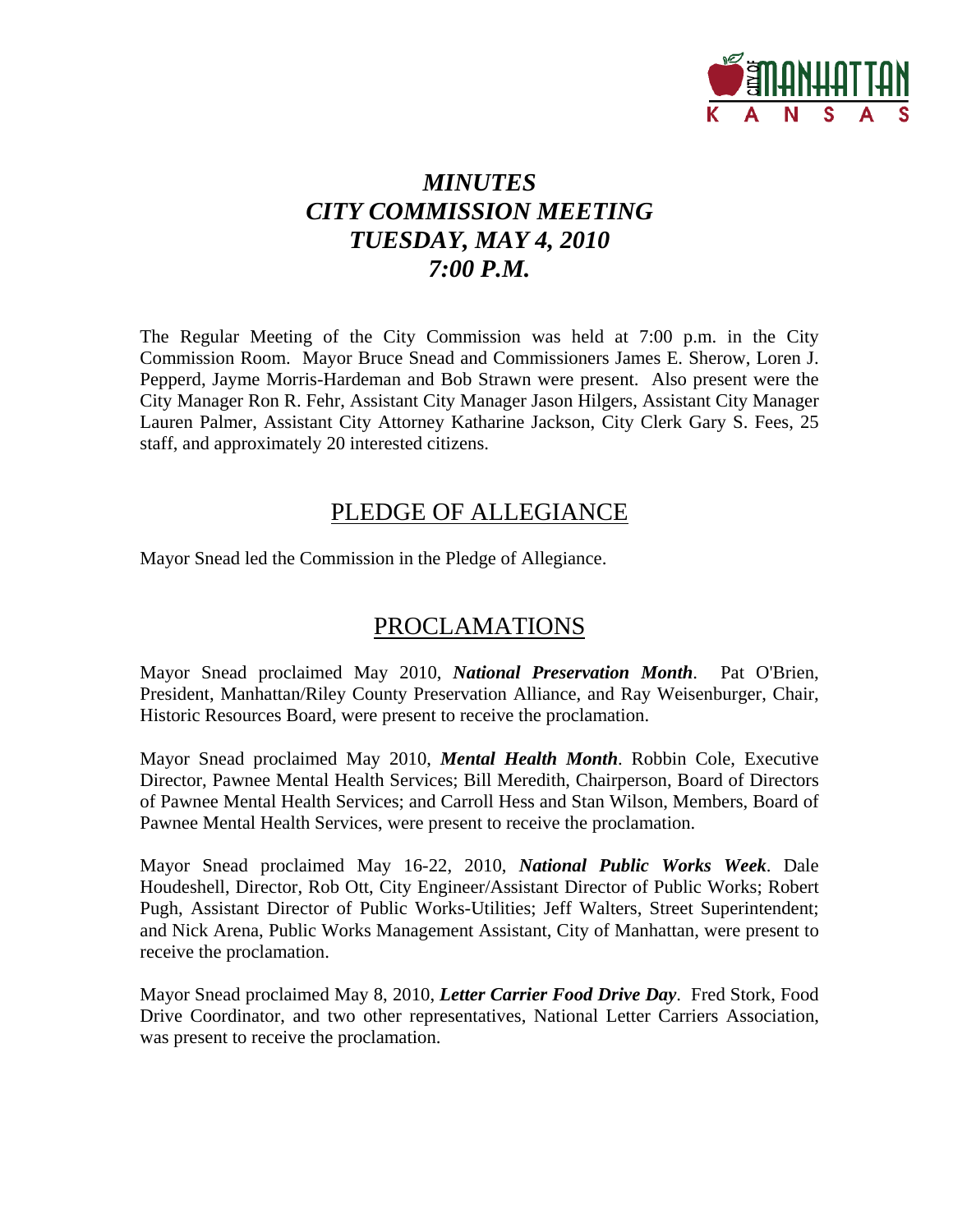**Minutes** City Commission Meeting May 4, 2010 Page 2

# PROCLAMATIONS *(CONTINUED)*

Mayor Snead proclaimed May 3-9, 2010, *Public Service Recognition Week*. Rod Klinkner, Airport Technician II; Freddie Goggins, Airport Technician II; Judy Wells, Finance Technician; Julie Eisenhut, Finance Technician; Brunell Butler, Finance Technician; Rina Neal, Operations Officer; Mike Mohler, Cemetery Sexton; Travis Longren, Maintenance Worker II; Rodney Johnson, Maintenance Technician; Sheri West, Secretary; Donnis Eichem, Administrative Assistant; Linda Gibbs, Secretary/Receptionist; Lorie Glaser, Communications Specialist; Frank Young, Building Maintenance Supervisor; Victor Ibarra, Maintenance Crew Leader I; Dallas Klepper, Equipment Operator; and Theresa Crubel, Storm Water Officer I, were present to receive the proclamation.

# PUBLIC COMMENTS

Mayor Snead opened the public comments.

Stan Hoerman, 2021 Bluehills Road, informed the Commission of his recent experiences working construction on the new Olive Garden building. He asked that the City code inspection process and regulations be more reasonable and requested that a standard code be adopted.

Ben Champion, representing the Bicycle Advisory Committee, informed the Commission that the Advisory Committee wanted to see better access and security for bicycles in the community. He also asked that priority be given for sidewalks to be constructed on Fort Riley Boulevard, as part of the Community Development Block Grant Consolidated Plan.

Betty Knapp, 700 Pottawatomie Avenue, Property Manager, voiced concerns regarding making lids mandatory on trash receptacles and asked that there be requirements for all properties to have trash receptacles.

Hearing no other comments, Mayor Snead closed the public comments.

# COMMISSIONER COMMENTS

Commissioner Morris-Hardeman informed the public of an opportunity to ride along with a police officer to better understand their responsibilities and activities in the community. She asked for those interested to contact the Riley County Police Department.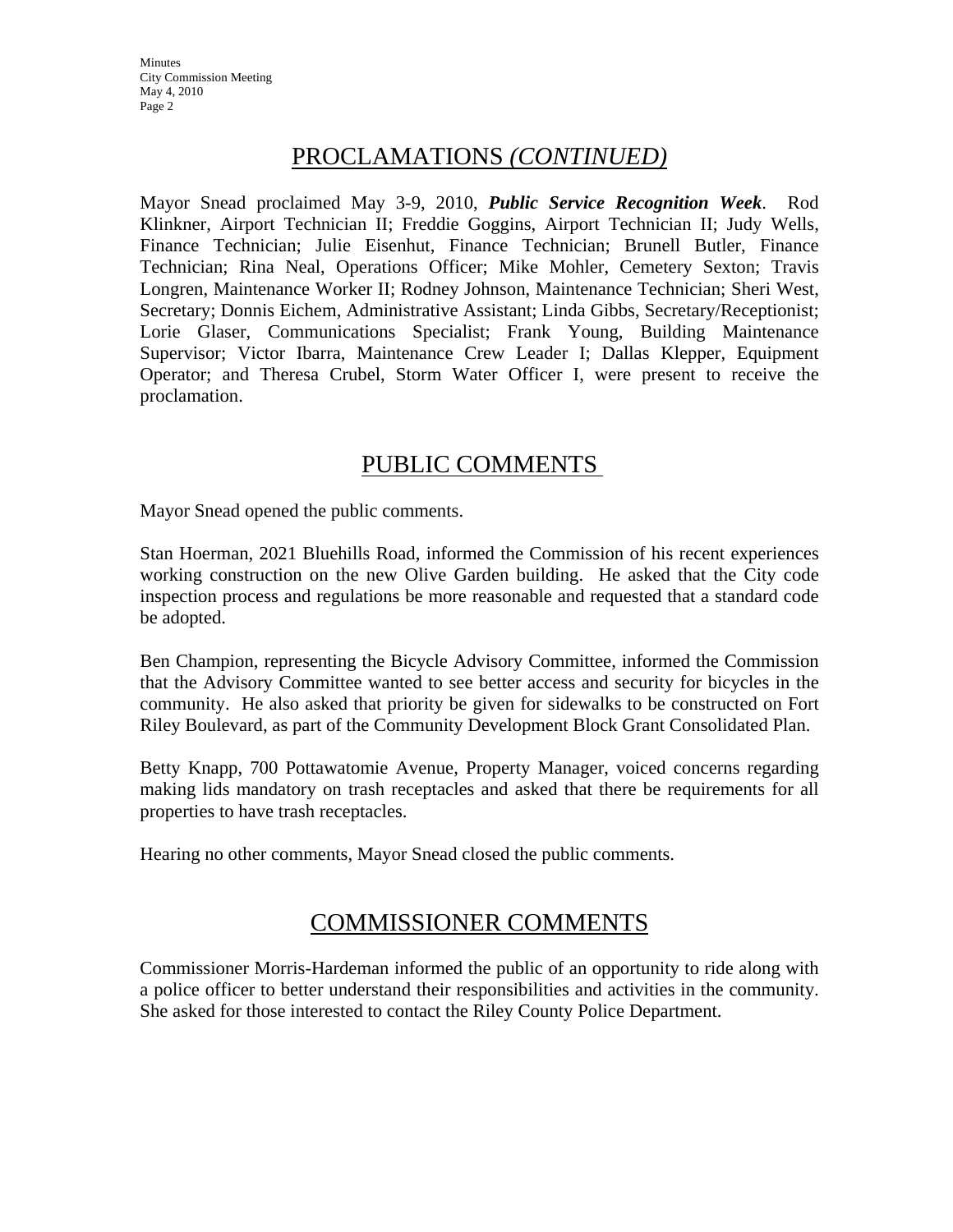**Minutes** City Commission Meeting May 4, 2010 Page 3

# CONSENT AGENDA

(\* denotes those items discussed)

#### **MINUTES**

The Commission approved the minutes of the Special City Commission Meeting held on Tuesday, April 13, 2010, and the Regular City Commission Meeting held on Tuesday, April 20, 2010.

#### **CLAIMS REGISTER NO. 2641**

The Commission approved Claims Register No. 2641 authorizing and approving the payment of claims from April 14, 2010, to April 27, 2010, in the amount of \$3,612,220.82.

#### **LICENSES**

The Commission approved an annual Cereal Malt Beverage License for Valentino's, 3003 Anderson Avenue Suite 901; Tubby's, LLC, 1127 Moro Street; and Happy Valley, LLC, 1120 Laramie Street.

#### **FINAL PLAT – EUREKA ADDITION, UNIT THREE**

The Commission accepted the easements and rights-of-way, as shown on the Final Plat of Eureka Addition, Unit Three, generally located southwest of the intersection of Eureka Drive and Eureka Terrace, based on conformance with the Manhattan Urban Area Subdivision Regulations.

#### **FINAL PLAT – JUNGHANS ADDITION**

The Commission accepted the easements and rights-of-way, as shown on the Final Plat of Junghans Addition, generally located south of the Fair Lane alley and between South  $4<sup>th</sup>$  Street and South  $3<sup>rd</sup>$  Street, based on conformance with the Manhattan Urban Area Subdivision Regulations.

#### **\* ORDINANCE NO. 6823 – AMEND – 2006 INTERNATIONAL FIRE CODE**

The Commission approved Ordinance No. 6823 amending Section 13-16 of the Code of Ordinances modifying the exception of allowing only one means of access, if sprinklers are provided, to require sprinklers in only those residences beyond the first 30.

#### **ORDINANCE NO. 6824 – ANNEX – GRANDE BLUFFS AT MILL POINTE ADDITION**

The Commission approved Ordinance No. 6824 annexing the proposed Grande Bluffs at Mill Pointe Addition, generally located at the southern end of Leone Ridge Drive, based on conformance with the Comprehensive Plan, the Growth Vision, and the Capital Improvements Program.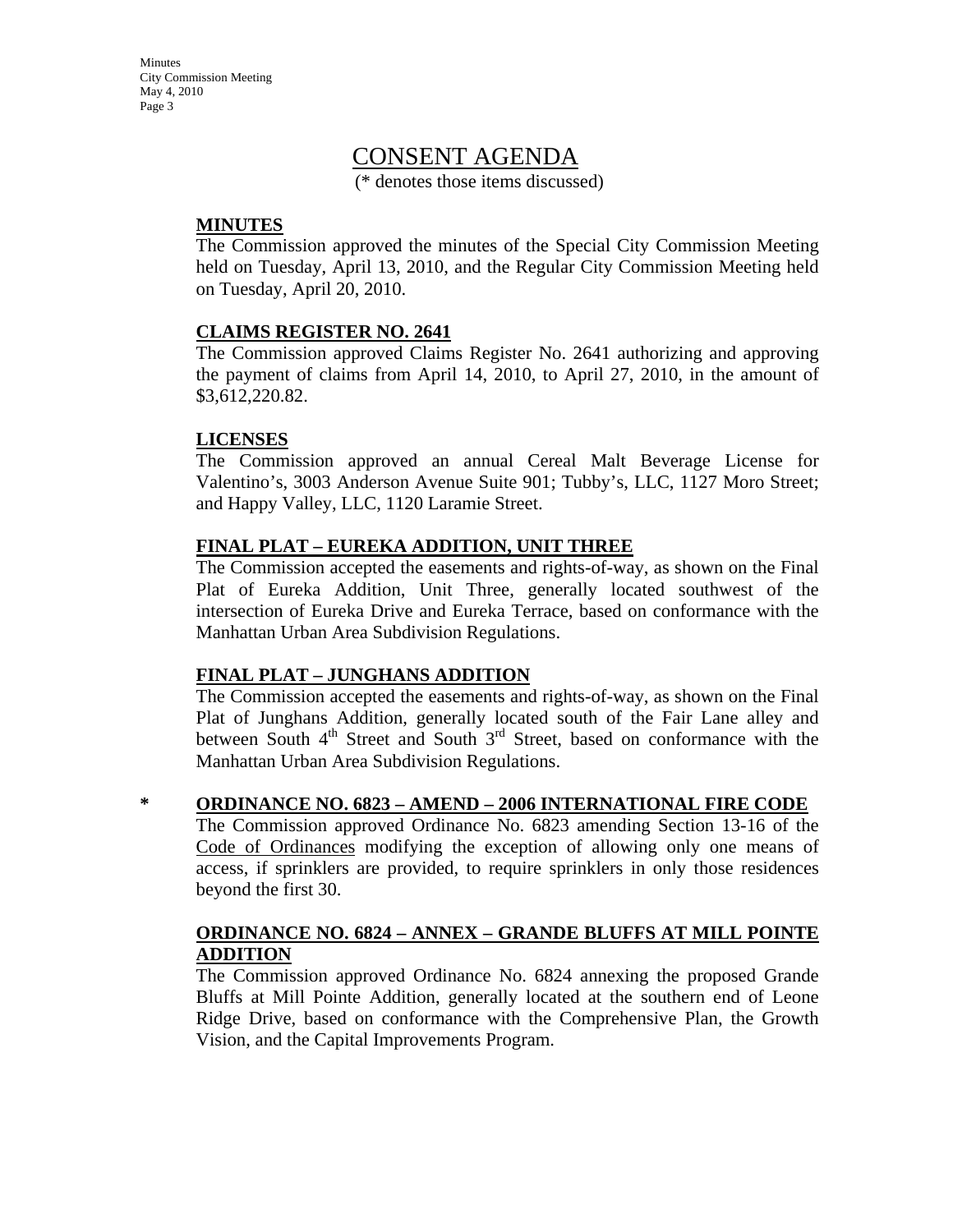#### **ORDINANCE NO. 6825 – REZONE – GRANDE BLUFFS AT MILL POINTE ADDITION**

The Commission approved Ordinance No. 6825 rezoning the proposed Grande Bluffs at Mill Pointe Addition, generally located at the southern end of Leone Ridge Drive, from County G-1, General Agricultural District, to R, Single-Family Residential District with AO, Airport Overlay District, based on the findings in the Staff Report *(See Attachment No. 1)* and the recommendation of the Planning Board.

#### **FINAL PLAT – SCENIC MEADOWS ADDITION, UNIT THREE**

The Commission accepted the easements and rights-of-way, as shown on the Final Plat of Scenic Meadows Addition, Unit Three, generally located east of Fossilridge Drive within Scenic Meadows Addition, Unit Two, based on conformance with the Manhattan Urban Area Subdivision Regulations.

#### **RESTRICTIVE COVENANT – SCENIC MEADOWS ADDITION, UNIT THREE**

The Commission authorized the Mayor and City Clerk to execute the Agreement regarding provision of in-home fire sprinklers in exchange for allowing one means of access for Scenic Meadows Addition, Unit Three.

#### **ORDINANCE NO. 6826 – VACATE EASEMENT – LOT 5, BLOCK 3, HOWENSTINE ADDITION, NUMBER ONE**

The Commission approved Ordinance No. 6826 vacating the sidewalk portion of a sidewalk and utility easement on Lot 5, Block 3, Howenstine Addition, Number One, City of Manhattan, Riley County, Kansas.

#### **NEGOTIATE CONTRACT – WASTEWATER TREATMENT PLANT LABORATORY IMPROVEMENTS (SP1005)**

The Commission accepted the recommendation of the Selection Committee and authorized City Administration to negotiate a contract with Treanor Architects, of Lawrence, Kansas, for Design Services for the Wastewater Treatment Plant Laboratory Improvements Project (SP1005).

#### **\* AWARD CONTRACT – PIERRE STREET FROM FOURTH STREET TO THE K-177 BRIDGE (ST0910)**

The Commission accepted the Engineer's Estimate in the amount of \$1,556,677.50 and awarded a construction contract in the amount of \$1,056,495.88 to the low bidder, Pavers, Inc., of Salina, Kansas, for the Pierre Street from Fourth Street to the K-177 Bridge (ST0910).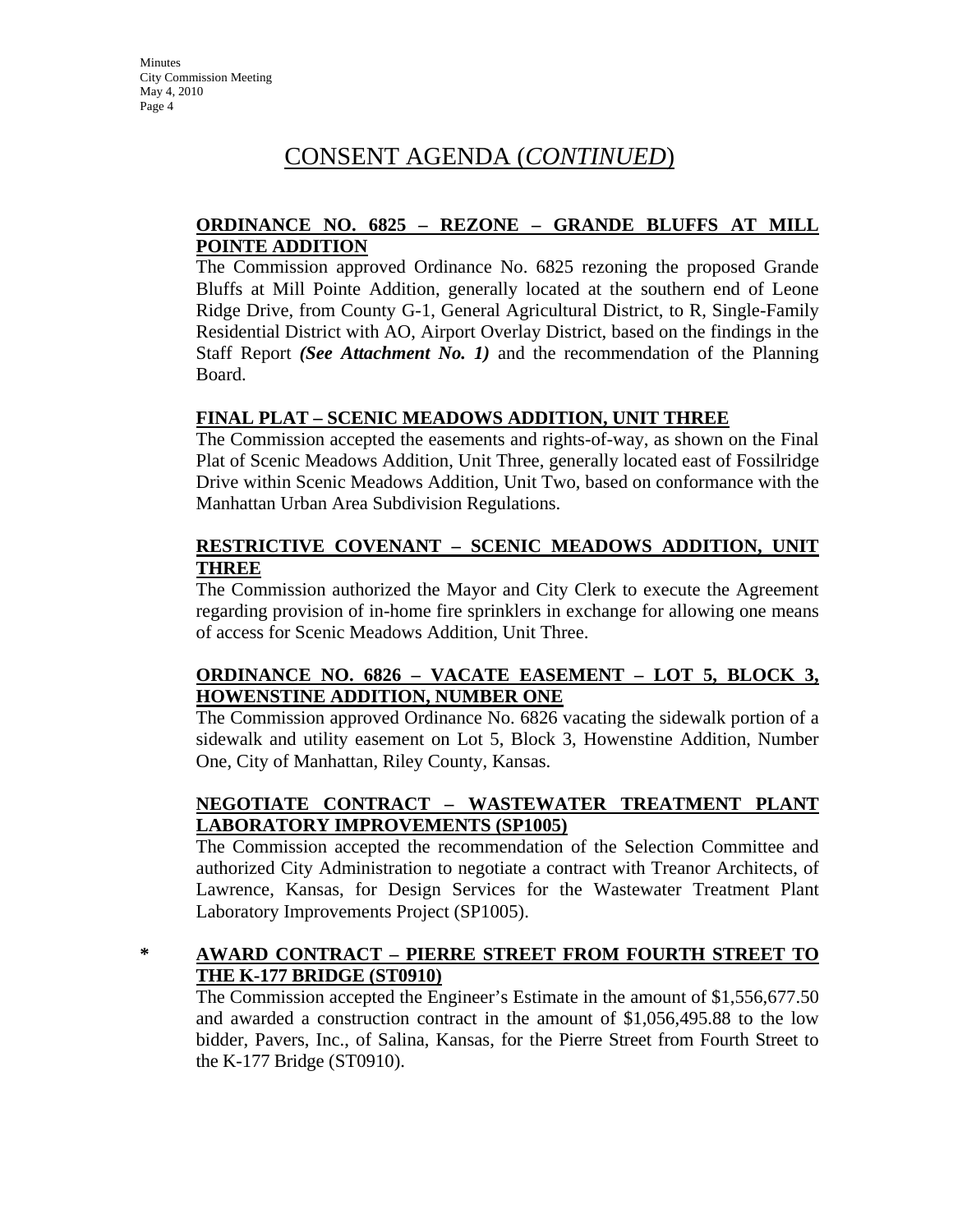### **RESOLUTION NO. 050410-A – ISSUE – GENERAL OBLIGATION BONDS- PIERRE STREET FROM FOURTH STREET TO THE K-177 BRIDGE (ST0910)**

The Commission approved Resolution No. 050410-A declaring it necessary to repair and resurface a street within the city of Manhattan, Kansas, and authorizing and providing for the payment of the costs for Pierre Street from Fourth Street to the K-177 Bridge.(ST0910)

## **AGREEMENT – ENGINEERING SERVICES – CICO PARK STORM WATER DRAINAGE STUDY (SM1001)**

The Commission authorized the Mayor and City Clerk to execute an agreement in the amount of \$48,774.00 with Olsson Associates, of Manhattan, Kansas, for engineering services related to the CiCo Park Storm Water Drainage Study (SM1001; CIP SW011P).

#### **\* PURCHASE – TRAFFIC CONTROLLERS (SP1006)**

The Commission authorized the purchase of 10 Eagle Siemens Traffic Controllers in the amount of \$26,500.00 from Gades Sales Corporation, Inc., of Wichita, Kansas (SP1006; CIP TR007P).

#### **AGREEMENT – LEVEE CERTIFICATION STUDY, PHASE ONE (SM1003)**

The Commission authorized City Administration to finalize and the Mayor and City Clerk to execute an agreement in the amount of \$37,500.00 with AMEC Earth and Environmental, Inc., of Topeka, Kansas, for the Phase One Study of the Levee Certification Project (SM1003; CIP SW023P).

**\* LEASE PURCHASE – 25-PASSENGER BUS – RECREATION DEPARTMENT**

Ron Fehr, City Manager, provided additional information on the item and responded to questions from the Commission regarding the use of school buses.

Curt Loupe, Director of Parks and Recreation, provided additional information on the item and informed the Commission that the size of the Day Camp program will increase and the demands for additional transportation will as well.

The Commission approved the purchase of a 25-passenger bus (CIP RC002E) from Diamond Coach, of Oswego, Kansas, in the amount of \$49,482.00 and authorized the Mayor and/or City Clerk to execute the lease purchase agreement.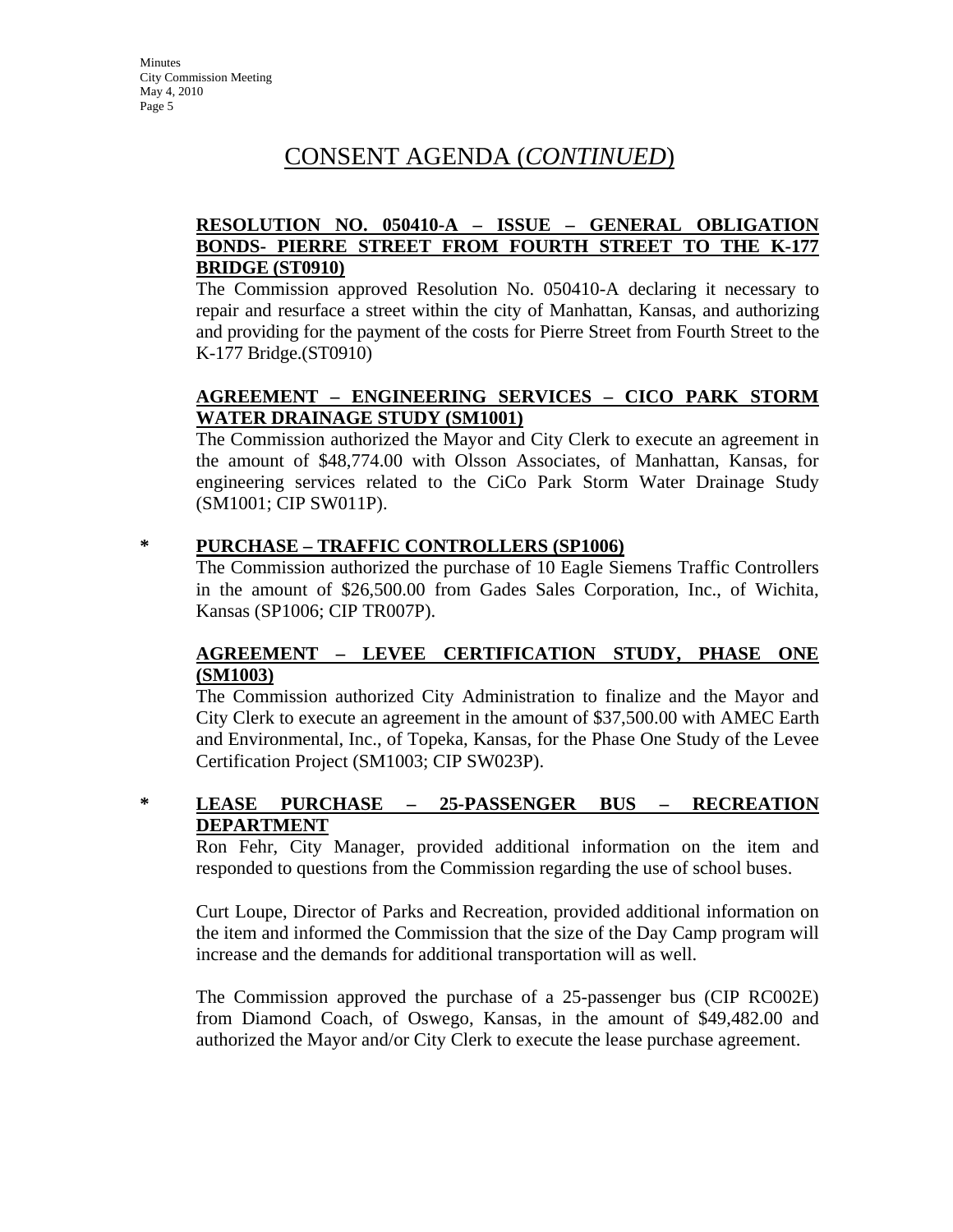#### **ADDENDUM – AIR SERVICE MARKETING AGREEMENT**

The Commission authorized the Mayor and City Clerk to execute the Addendum to the Air Service Marketing Agreement with the Manhattan Chamber of Commerce.

#### **\* YEAR TWO ALLOCATION – AIR SERVICE AGREEMENT**

Ron Fehr, City Manager, provided an overview of the Airport Service Agreement and responded to questions from the Commission.

The Commission authorized City Administration to allocate Economic Development Funds in an amount not to exceed \$250,000.00 in order to advance the necessary funds for escrow purposes and to satisfy the terms of the support agreement with the Manhattan Area Chamber of Commerce for the second year of the Air Service Agreement with American Eagle.

#### **BYLAWS – AMEND – BICYCLE ADVISORY COMMITTEE**

The Commission approved the amended bylaws of the Bicycle Advisory Committee.

#### **BOARD APPOINTMENTS**

The Commission approved appointments by Mayor Snead to various boards and committees of the City.

#### *Housing Authority Board of Commissioners*

Appointment of Bob Strawn, 1551 Williamsburg Court, to fill the unexpired Commissioner term of Jim Sherow. Mr. Strawn's term begins immediately and will expire on March 3, 2013.

#### *Human Rights and Services Board*

Appointment of Kerry Wefald, 3428 Churchill Street, to fill the unexpired term of Andrew Baker. Ms. Wefald's term begins immediately and will expire on March 9, 2011.

#### *Manhattan Area Urban Planning Board*

Re-appointment of Mike Hill, 625 Pebblebrook Circle, to a three-year term. Mr. Hill's term begins immediately and will expire on April 30, 2013.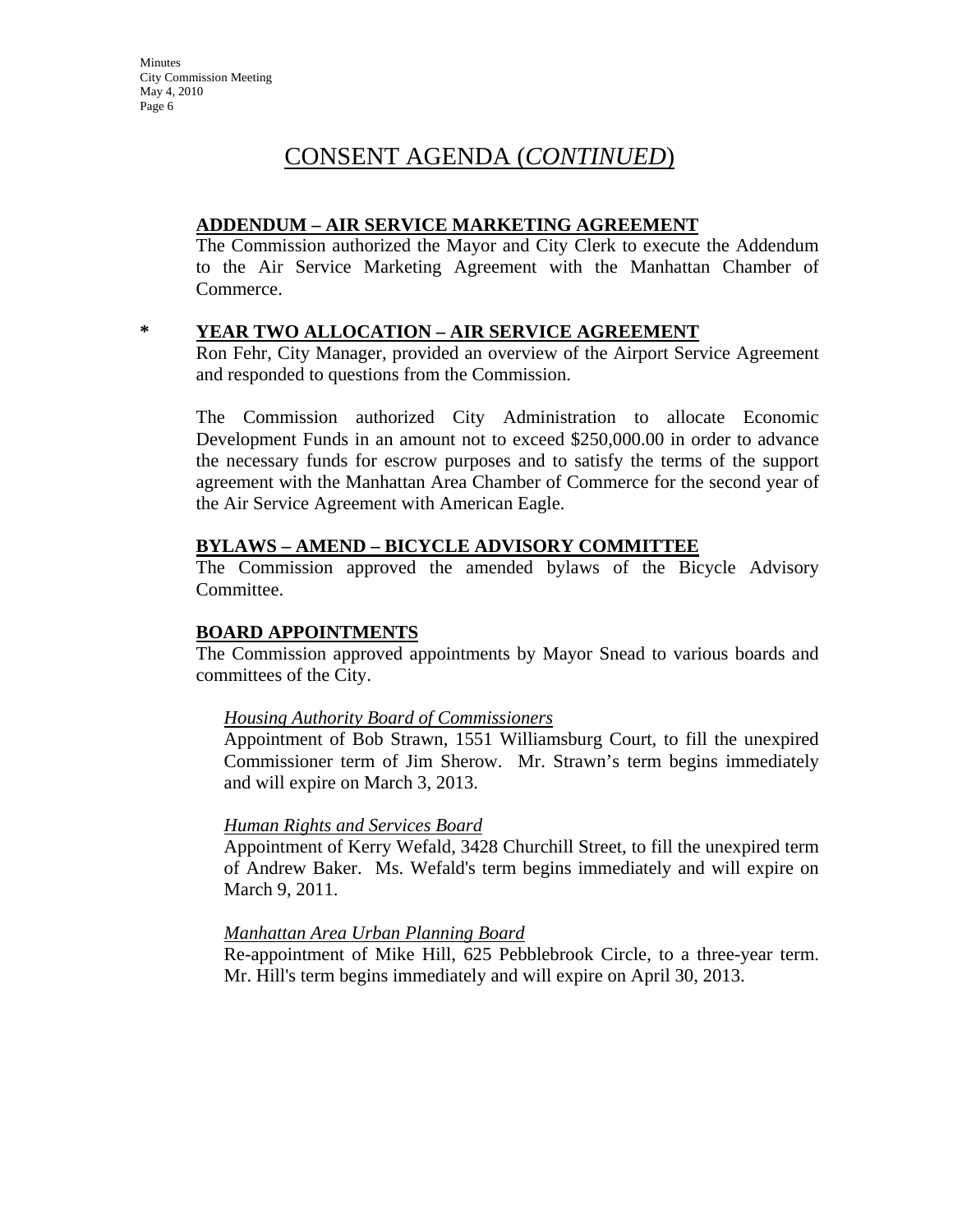#### **BOARD APPOINTMENTS** *(CONTINUED)*

#### *Riley County Law Enforcement Board*

Appointment of Jim Sherow, 617 Colorado Street, to fill the unexpired Commissioner term of Bruce Snead. Mr. Sherow's term begins May 17, 2010, and will expire on December 31, 2010.

#### *Riley County-Manhattan Health Board*

Appointment of Loren Pepperd, 1404 Oaktree Place to fill the unexpired Commissioner term of Bob Strawn. Mr. Pepperd's term begins immediately and will expire on January 31, 2012.

Commissioner Strawn asked if the Mayor would be taking the seat on the Manhattan Area Chamber of Commerce Board or would Commissioner Pepperd continue in that role.

Commissioner Pepperd stated that he was pleased to serve, but that his preference would be for Mayor Snead to serve on the Chamber Board.

Mayor Snead informed the Commission that it was his intent to serve on the Chamber Board. He then responded to questions from the Commission.

After discussion, Commissioner Sherow moved to approve the consent agenda, as presented. Commissioner Morris-Hardeman seconded the motion. On a roll call vote, motion carried 5-0, with the exception of Item F, ORDINANCE NO. 6823 – AMEND – 2006 INTERNATIONAL FIRE CODE, which carried 4-1, with Commissioner Pepperd voting against the motion; with the exception of Item O, LEASE PURCHASE  $-25$ -PASSENGER BUS – RECREATION DEPARTMENT, which carried 3-2, with Commissioners Pepperd and Strawn voting against the item; and, with the exception of Item H, FINAL PLAT – SCENIC MEADOWS ADDITION, UNIT THREE, which carried 4-1, with Commissioner Pepperd voting against the item.

# GENERAL AGENDA

# **2010-2014 COMMUNITY DEVELOPMENT BLOCK GRANT CONSOLIDATED PLAN**

Karen Davis, Director of Community Development, presented the item. She then responded to questions from the Commission regarding the public projects identified, involvement with the Social Services Advisory Board, program administration, and plans to fill in sidewalk gaps along portions of Fort Riley Boulevard.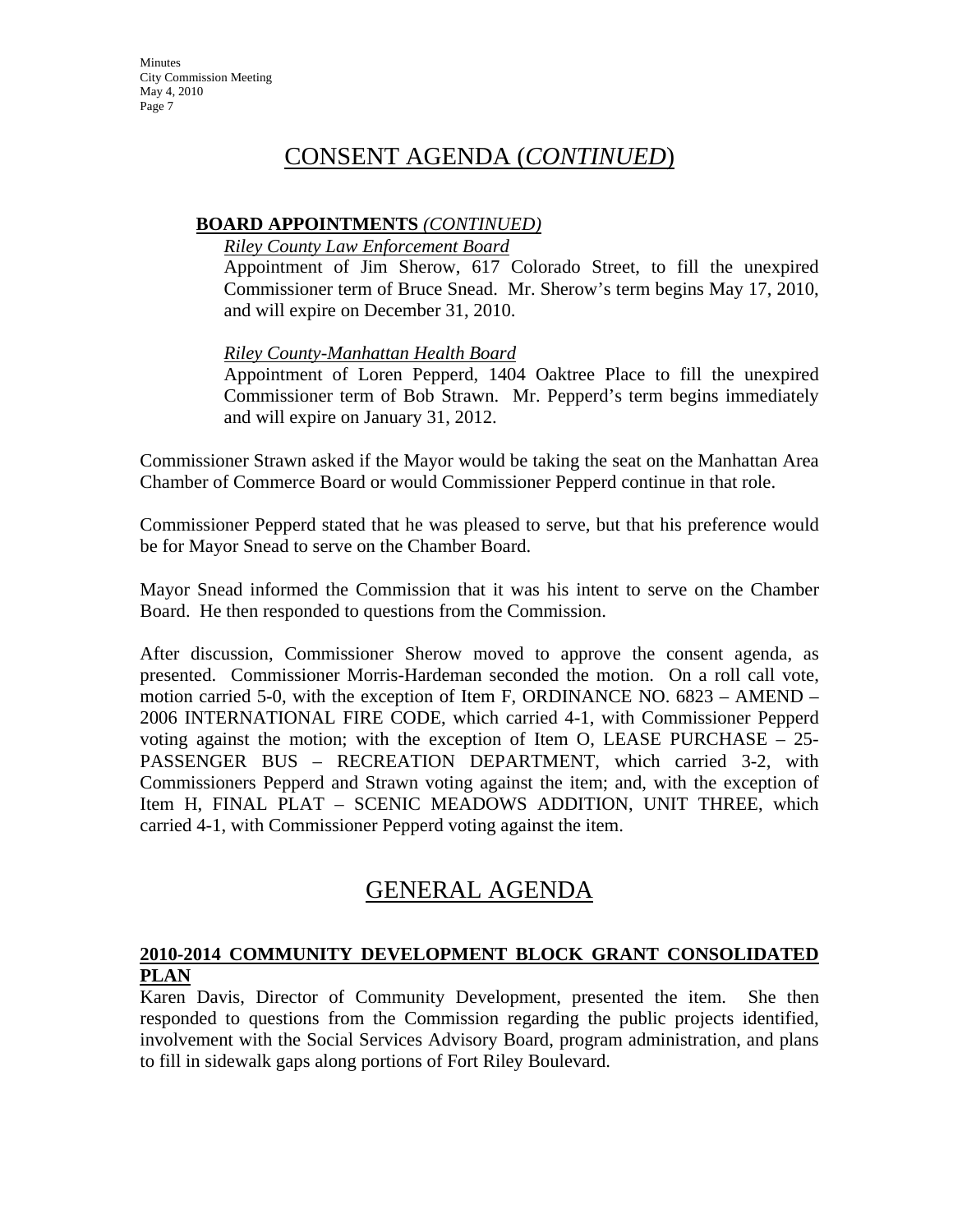# GENERAL AGENDA (*CONTINUED*)

#### **2010-2014 COMMUNITY DEVELOPMENT BLOCK GRANT CONSOLIDATED PLAN** *(CONTINUED)*

Ron Fehr, City Manager, and Karen Davis, Director of Community Development, provided additional information on the program administration of the Community Development Block Grant and plans for the Riley County Senior Center facility and sidewalk project for Fort Riley Boulevard.

Jami Ramsey, Director, Riley County Senior Center, expressed appreciation for their facility being included in the grant, as maintenance issues and costs are starting to escalate.

After discussion, Commissioner Sherow moved to authorize the Mayor and City Clerk to sign the City of Manhattan's Community Development Block Grant 2010-2014 Consolidated Plan, approve the Analysis of Impediments to Fair Housing Choice, and authorize the Mayor and City Clerk to sign applicable grant agreements. Commissioner Pepperd seconded the motion. On a roll call vote, motion carried 5-0.

#### **PUBLIC HEARING - CEREAL MALT BEVERAGE LICENSE - LEMMY'S PIZZARIA**

Katharine Jackson, Assistant City Attorney, presented background information on the item and informed the Commission of the public hearing process. She then responded to questions from the Commission and stated that the evidence needs to be related to the question of good character and reputation in the community to determine whether the applicant is eligible for a cereal malt beverage license.

Mayor Snead opened the public hearing.

Katharine Jackson, Assistant City Attorney, provided background information and evidence regarding the applicant, Jason Lembright. She stated that applicant is a registered sex offender and that his records reflect that his 10-year registration began September 20, 2007, and will end in 2017. She then provided additional background information on the item and responded to questions from the Commission regarding the ownership of the business.

Jason Lembright, owner of Lemmy's Pizzaria, provided letters of support to the Commission regarding his character and informed the Commission that he has always wanted to live in Manhattan and that it's a great place to raise a family. He provided background information on himself, his business operations and change of ownership, and his involvement in the community. He then responded to questions from the Commission and stated that when he hires new employees, especially females, he informs them and asks that they tell their parents that he is a sex offender.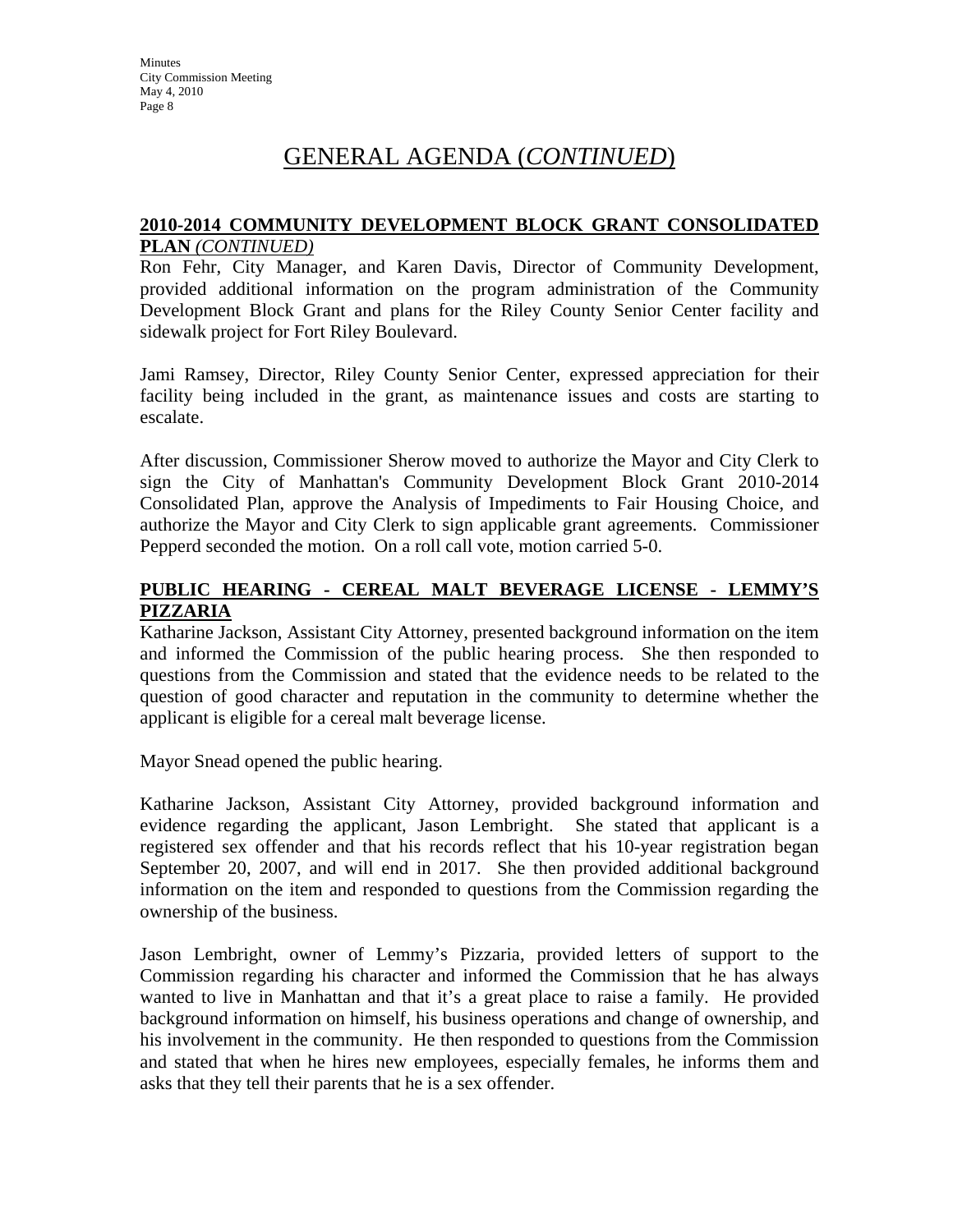# GENERAL AGENDA (*CONTINUED*)

#### **PUBLIC HEARING - CEREAL MALT BEVERAGE LICENSE - LEMMY'S PIZZARIA** *(CONTINUED)*

Katharine Jackson, Assistant City Attorney, responded to additional questions from the Commission regarding her conversation with the Assistant Attorney General and their process of administrative denial at the state level for registered sex offenders applying for liquor licenses. She then reiterated and clarified the public hearing process and asked the Commission to make its decision based upon the evidence presented during the hearing if Mr. Lembright is of good character and reputation in the community.

Jason Lembright, owner of Lemmy's Pizzaria, responded to additional questions from the Commission regarding Alcohol Beverage Control and current beer sales at his business.

Katharine Jackson, Assistant City Attorney, provided additional information on the annual license renewal process for a cereal malt beverage and enforcement activities.

After additional discussion by the Commission, Jason Lembright, owner of Lemmy's Pizzaria, informed the Commission that it would hurt business if he could not sell beer. He then responded to questions from the Commission regarding his responsibility as a cereal malt beverage license holder and requirements of the law. He then responded to additional questions from the Commission regarding his prior convictions and record, victim response to being in good character and reputation in the community, and to the article in *The Manhattan Mercury* regarding alcohol use and a breathalyzer in his vehicle.

Katharine Jackson, Assistant City Attorney, responded to additional questions from the Commission regarding the evidence presented during the hearing.

Jason Lembright, owner of Lemmy's Pizzaria, reiterated how much he enjoyed being in the City of Manhattan and assured the Commission that he would do his best to run an honest and family-friendly business.

Natalie Birzer, 621 Ford Hall, informed the Commission that Mr. Lembright seemed to be an honest person and asked that they listen to what he has said and to consider giving him the cereal malt beverage license.

Hearing no other comments, Mayor Snead closed the public hearing.

After additional discussion, Commissioner Morris-Hardeman moved to find that the applicant does not meet the requirement for the issuance of a cereal malt beverage license that he is "of good character and reputation in the community in which he resides," for the following reason(s): sex offender registry and conviction, and therefore deny the application for the annual on-premises CMB license for Jason Lembright, Lemmy's Pizzaria, 600 South 4th Street. Commissioner Sherow seconded the motion.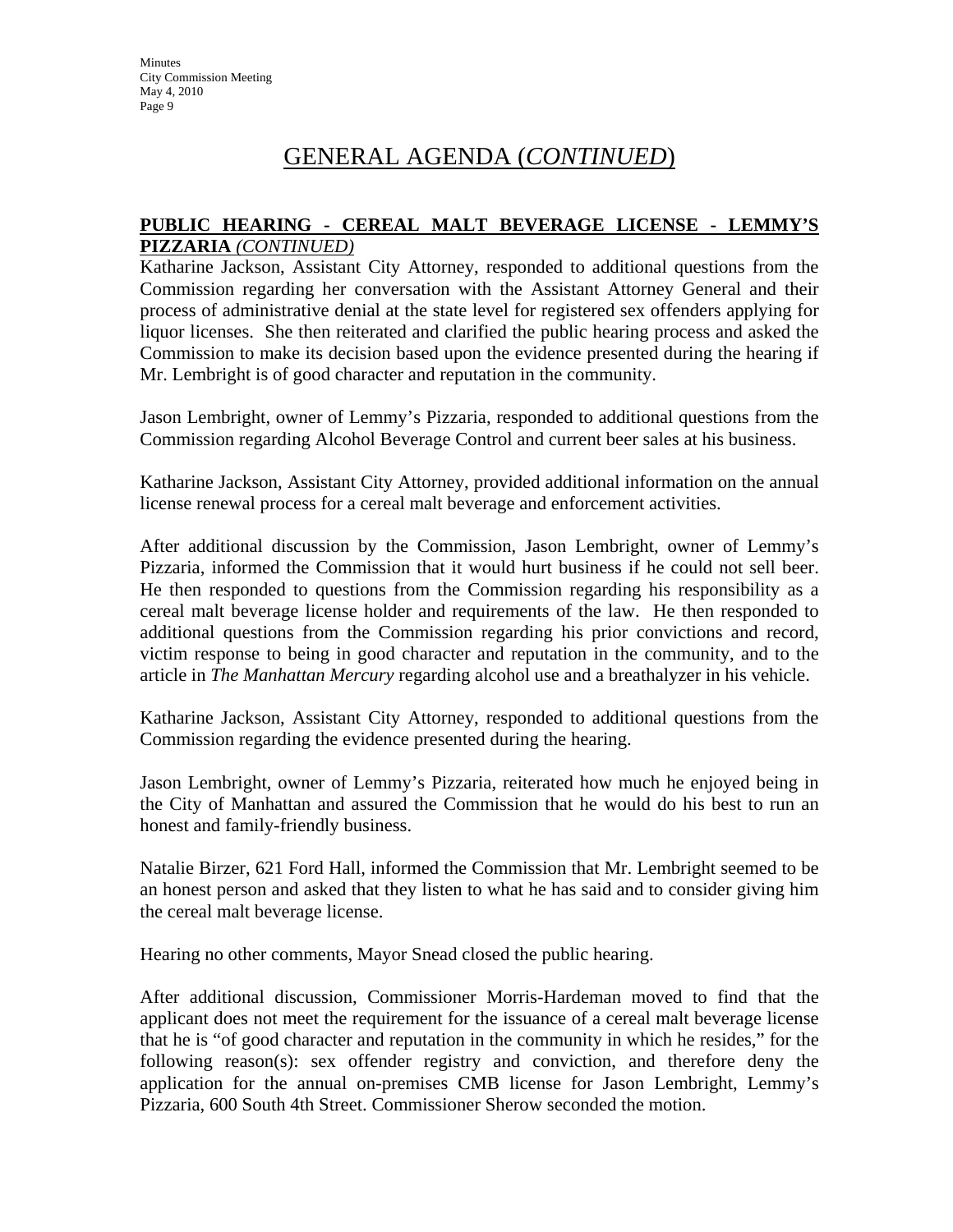# **GENERAL AGENDA (CONTINUED)**

#### PUBLIC HEARING - CEREAL MALT BEVERAGE LICENSE - LEMMY'S PIZZARIA (CONTINUED)

After discussion of the Commission, on a roll call vote, motion carried 5-0.

## ADJOURNMENT

At 9:06 p.m., the Commission adjourned.

MMC, City Clerk Gar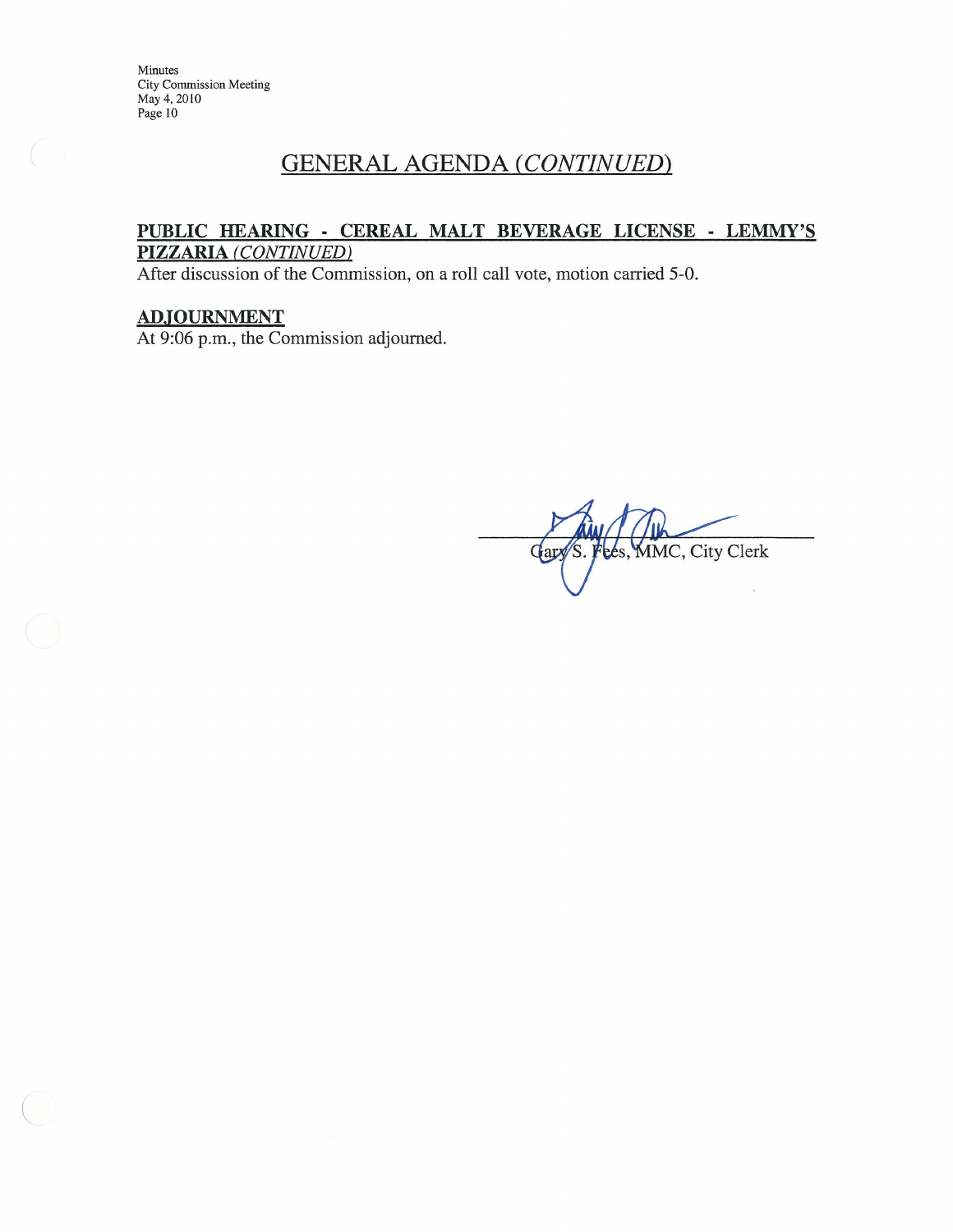### **STAFF REPORT**

### **ON AN APPLICATION TO REZONE PROPERTY**

**FROM:** County G-1, General Agricultural District.

**TO:** R, Single-Family Residential District with AO, Airport Overlay District.

**APPLICANT/OWNER:** Mill Pointe Land Company LLC-Tim Schultz.

**ADDRESS:** 1213 Hylton Heights Road, Ste. 129, Manhattan, KS 66502.

**LOCATION:** Generally located south of an extension of the existing dead end of Leone Ridge Drive, or a distance of about 1,000 feet south of the intersection of Miller Parkway and Leone Ridge Drive.

**AREA:** Approximately 60-acres.

**DATE OF PUBLIC NOTICE PUBLICATION:** Thursday, January 28, 2010.

## **DATE OF PUBLIC HEARING: PLANNING BOARD:** Thursday, February 18, 2010. **CITY COMMISSION:** Tuesday, March 23, 2010.

**EXISTING USE:** Open rangeland.

**PHYSICAL AND ENVIRONMENTAL CHARACTERISTICS:** The site is covered with native grasses, scattered evergreen trees and dense deciduous tree coverage in natural drainage ravines. The approximate upper one-third slopes and drains to the north. The lower two-thirds slopes and drains to the south. The entire site is entirely within the Conical Zone of Manhattan's Regional Airport, which requires that the AO, Airport Overlay District, be added to site. Future uses (structures and trees), which are within the limits of the Conical Zone may be required to obtain, and be granted, an Airport Compatible Use Permit prior to construction, planting or change to the structure or tree (see below under CONSISTENCY WITH INTENT AND PURPOSE OF THE ZONING ORDINANCE for further information concerning the AO District).

#### **SURROUNDING LAND USE AND ZONING:**

**(1) NORTH:** Developing single-family residential neighborhoods: R-1, Single-Family Residential District with AO, Airport Overlay District and R/AO District.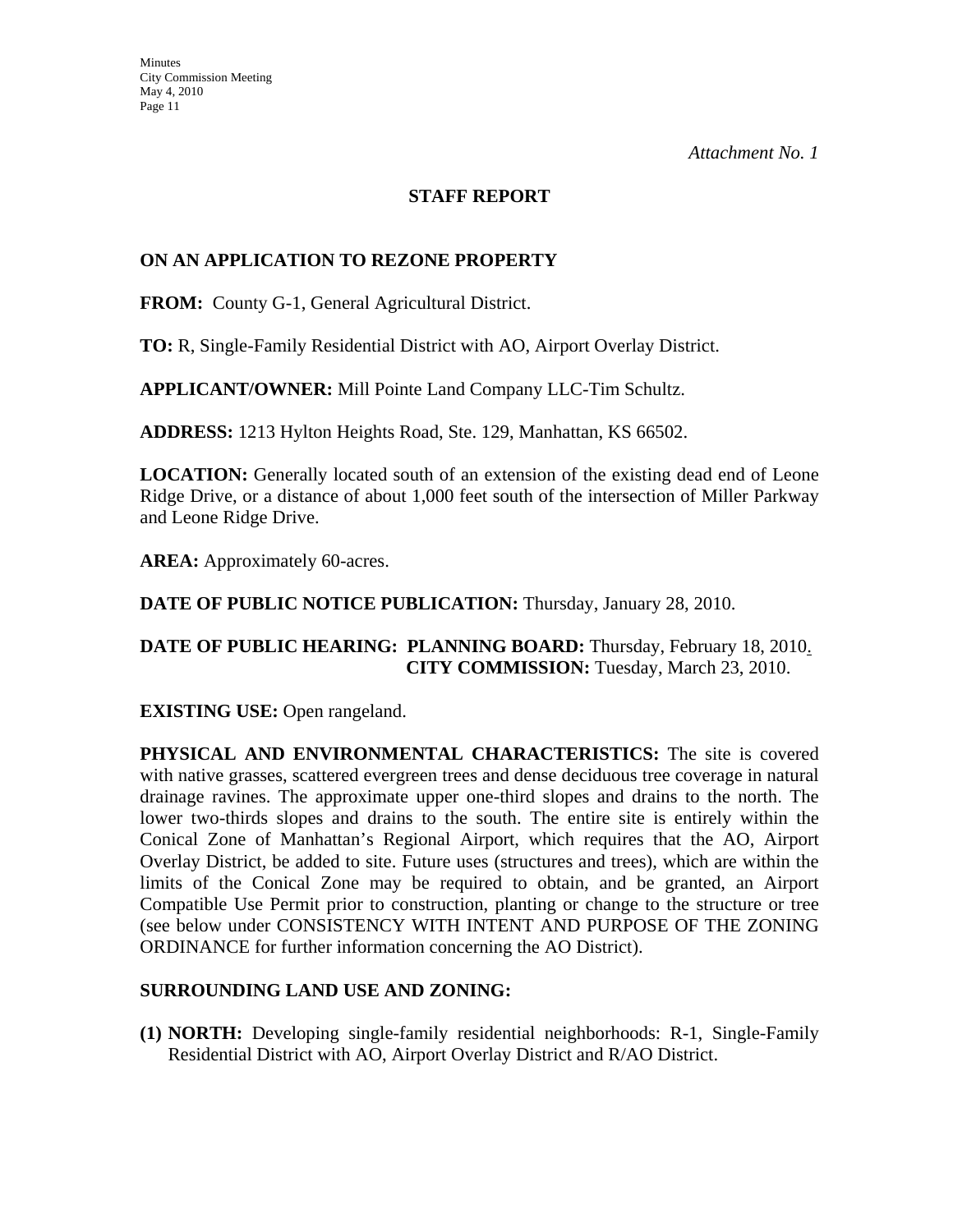- **(2) SOUTH:** Rangeland and Eureka Valley farmland, developing single-family residential neighborhood; G-1 District and R-1/AO and R/AO Districts..
- **(3) EAST:** Developing single-family residential neighborhoods; R/AO District.
- **(4) WEST:** Rangeland and developing single-family residential neighborhood; G-1 District and R-1/AO and R/AO Districts..

**GENERAL NEIGHBORHOOD CHARACTER:** Developing single-family residential neighborhoods.

**SUITABILITY OF SITE FOR USES UNDER CURRENT ZONING:** The site is suitable as open rangeland for pasture or grazing uses; however, the site is bounded by urban development on the north, east and west, and a steep hillside on the south. The suitability of the site for County G-1 uses is limited by surrounding uses and steep topography.

**COMPATIBILITY OF PROPOSED DISTRICT WITH NEARBY PROPERTIES AND EXTENT TO WHICH IT MAY HAVE DETRIMENTAL AFFECTS:** The adjoining neighborhoods are low density single-family residential subdivisions. While an increase in traffic, light, and noise will occur with the change from open rangeland to single-family dwelling units, the proposed affects are consistent with the character of the neighborhoods in which the development is proposed. The proposed rezoning is compatible with nearby properties of the same zoning and no adverse affects are expected.

**CONFORMANCE WITH COMPREHENSIVE PLAN:** The Future Land Use Map of the Manhattan Urban Area Comprehensive Plan designates the 60-acre tract as Residential Low/Medium density (RLM) and shown on the Southwest Planning Area Future Land Use Map. Applicable policies in bold and italics include:

# **Residential Low/Medium Density (RLM)**

# **RLM 1: Characteristics**

*The Residential Low/Medium Density designation incorporates a range of single-family, single-family attached, duplex, and town homes, and in appropriate cases include complementary neighborhood-scale supporting land uses, such as retail, service commercial, and office uses in a planned neighborhood setting, provided they conform with the policies on Neighborhood Commercial Centers. Small-scale multiple-family buildings and condominiums may be permissible as part of a planned unit development, or special mixed-use district, provided open space requirements are adequate to stay within desired densities.*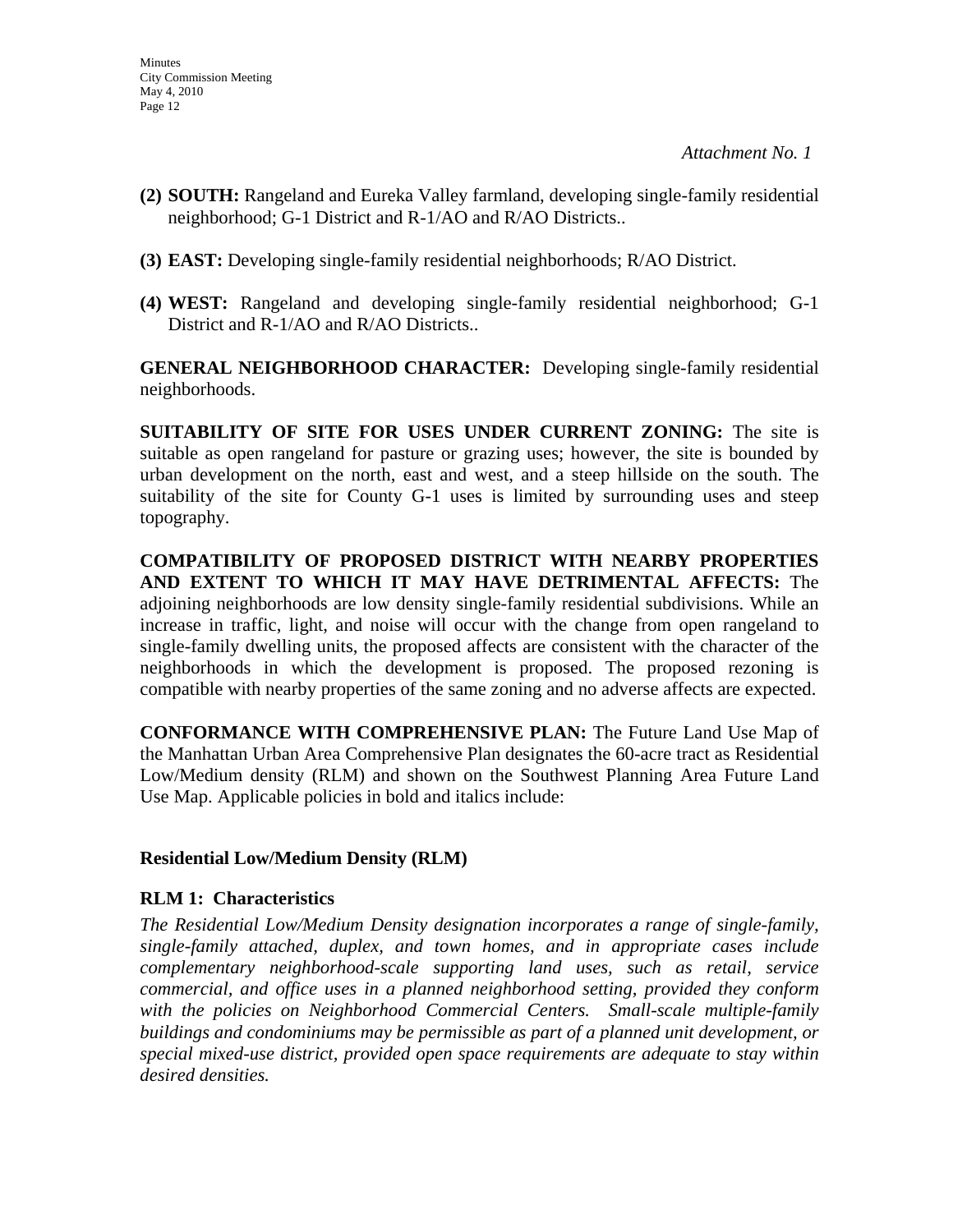## **RLM 2: Appropriate Density Range**

*Densities in the Residential Low/Medium designation range between less than one dwelling unit/acre up to 11 dwelling units per net acre.* 

## **RLM 3: Location**

*Residential Low/Medium Density neighborhoods typically should be located where they have convenient access and are within walking distance to community facilities and services that will be needed by residents of the neighborhood, including schools, shopping areas, and other community facilities. Where topographically feasible, neighborhoods should be bounded by major streets (arterials and/or collectors) with a direct connection to work, shopping and leisure activities.* 

## **RLM 4: Variety of Housing Styles**

*To avoid monotonous streetscapes, the incorporation of a variety of housing models and sizes is strongly encouraged in all new development.* 

#### *Chapter 8: Mobility and Transportation Options*

*Page 8-2, Policy MTO 4: Accessible, Pedestrian-friendly Development* 

*"Future commercial and residential projects in the Urban Service Area Boundary shall be planned to ensure that sites and land uses are readily accessible to all modes-pedestrians, bicycles, autos, and future public transit."* 

*Chapter 13: Special Planning Area Policies* 

*Miller Ranch* 

#### *Background and Intent*

*Miller Ranch will continue to develop as a series of mixed-use neighborhoods. Development should be focused around an open space network created by the area's many natural drainages, preserving existing trees and vegetation and providing pedestrian and bicycle linkages between neighborhoods and Warner Park. Miller Ranch will contain a variety of housing types and densities, including some higher density residential use, and will include a neighborhood commercial center.* 

*Policies*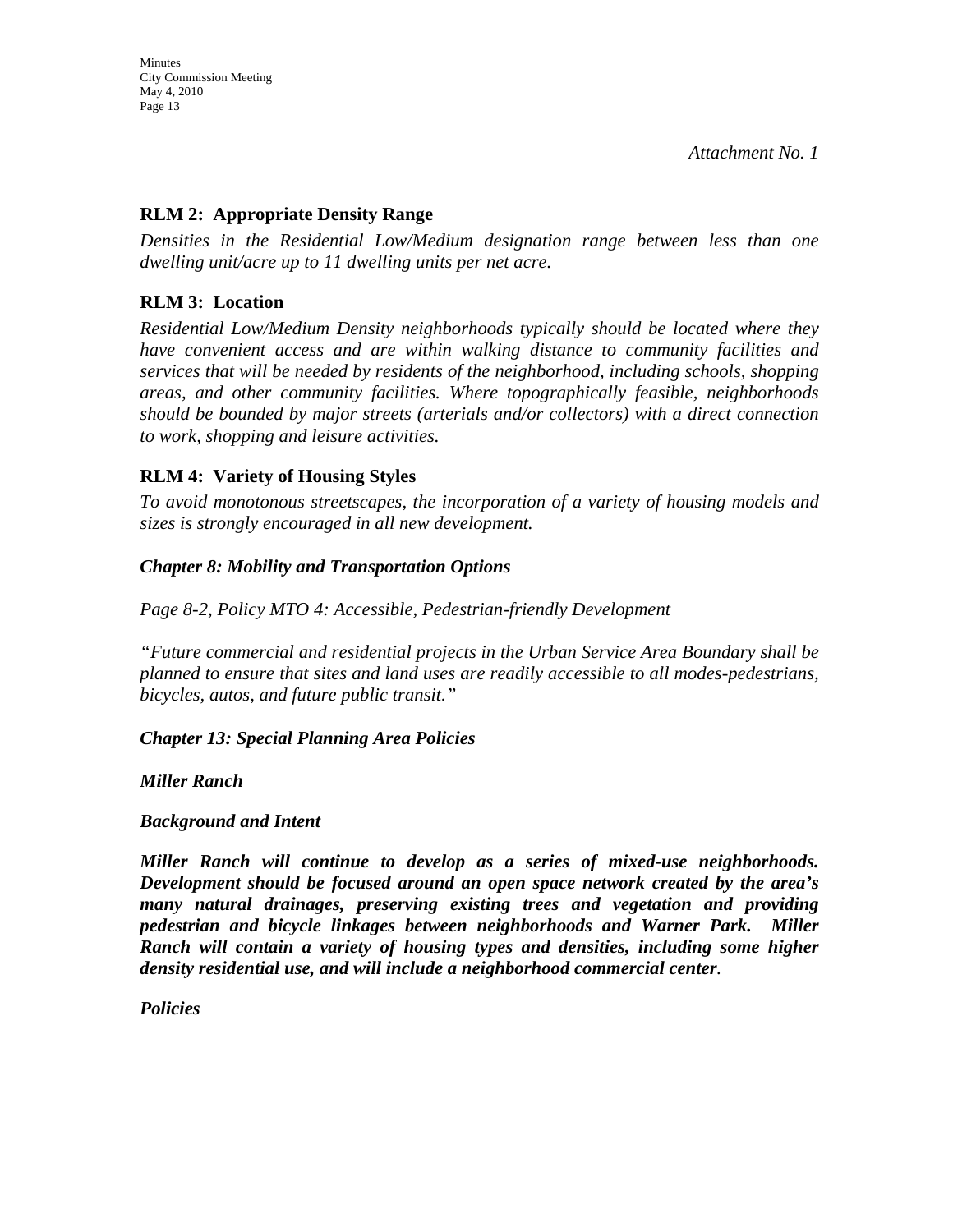#### MR 1: Mixture of Housing Types

*Residential neighborhoods within Miller Ranch should include a mix of housing types and densities.* 

## **MR 2: Preservation of Drainage Areas**

*Drainage ways, wetlands, and other sensitive natural features shall be preserved and incorporated into the overall design of neighborhoods as buffers and open space amenities.* 

## **MR 3: Future ROW Preservation**

*Right-of-way for the future extension of Miller Parkway and Wreath Avenue shall be identified on development proposals and preserved, through platting and other tools.* 

# **MR 4: Establish a Neighborhood Commercial Center**

The development of a neighborhood center should be encouraged at the planned *intersection of Miller Parkway and Scenic Drive to provide a range of services for residents of Miller Ranch and surrounding neighborhoods, and to minimize the need for cross-town trips to meet day-to-day needs.* 

# **MR 5: Views from Scenic Drive**

*Development, including signage, should be set back from Scenic Drive to protect views and existing vegetation. The master plan for Miller Ranch should incorporate a buffer zone or overlay area along Scenic Drive designed to protect views, existing vegetation, and other important attributes of the area's scenic quality. Development of a neighborhood center, as described in MR 4, should occur east of the Scenic Drive buffer or overlay and be sited in a manner that minimizes visual impact on the Scenic Drive Corridor.* 

#### **MR 6: Views on K-18 Approach to Manhattan**

*The corridor along the Fort Riley Boulevard/K-18 Highway cut, leading up the west side of Stagg Hill, should be protected through use of a buffer zone or overlay, designed to protect views, existing vegetation and other important scenic attributes.* 

# **MR 7: Airport Airspace Regulations**

*Development shall be consistent with established airspace regulations for the Manhattan Regional Airport and the Airport Master Plan.*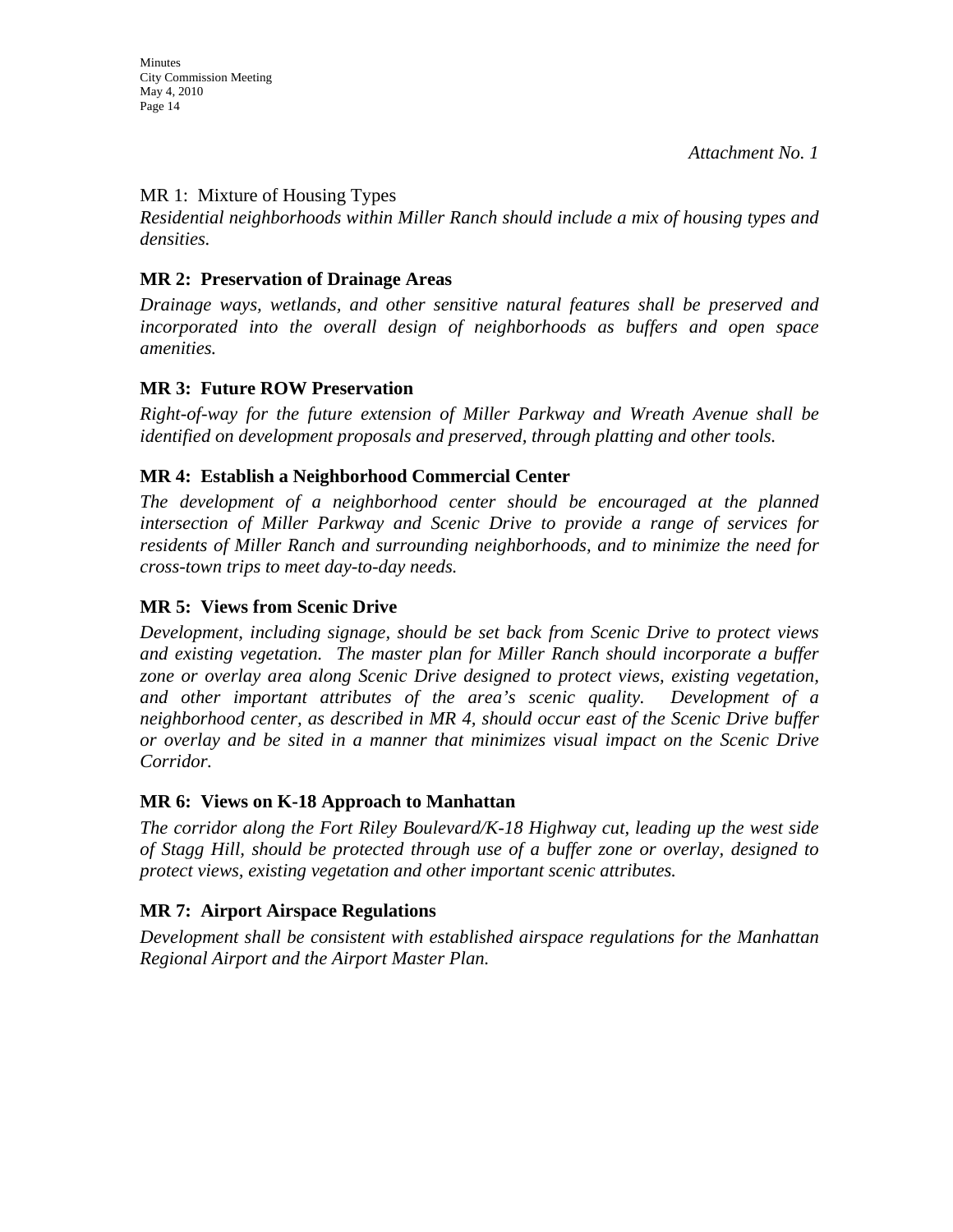The proposed density of Grande Bluffs at Mill Pointe is 0.93 dwelling units per net acre. The development will provide sidewalk on one side of all streets and street access to the north for connection to public sidewalks and streets, Warner Park and other parts of the City. A pedestrian easement on the west side of the site, generally along the military trail, will connect the Lee Mill Heights residential areas to the north of the rezoning site with Scenic Meadows to the south. Steep slopes are within conservation easements to protect hillsides from development. The proposed site is within the Conical Zone of the Manhattan Regional Airport. The AO District will be added as an overlay district to the R District.

The proposed rezoning conforms to the Comprehensive Plan.

**ZONING HISTORY AND LENGTH OF TIME VACANT AS ZONED:** The site has remained undeveloped to date and zoned County G-1 District.

**CONSISTENCY WITH INTENT AND PURPOSE OF THE ZONING ORDINANCE:** The intent and purpose of the Zoning Regulations is to protect the public health, safety, and general welfare; regulate the use of land and buildings within zoning districts to assure compatibility; and to protect property values.

The R District is designed to provide a single-family dwelling zone at a density no greater than one dwelling unit per 10,000 square feet. Lots shown on the R District portion of the proposed Preliminary Plat of the Grand Bluffs at Mill Pointe Addition, exceed 10,000 square feet in area.

The AO District "is intended to promote the use and development of land in a manner that is compatible with the continued operation and utility of the Manhattan Municipal Airport so as to protect the public investment in, and benefit provided by the facility to the region. The district also protects the public health, safety, convenience, and general welfare of citizens who utilize the facility or live and work in the vicinity by preventing the creation or establishment of obstructions or incompatible land uses that are hazardous to the airport's operation or the public welfare."

The site is within the Conical Zone, which is, in general terms, established as an airspace that extends outward and upward in relationship to the Airport and is an approach zone height limitation on the underlying land. Future uses (structures and trees, existing and proposed) in the AO District may be required to obtain an Airport Compatible Use Permit, unless circumstances indicate that the structure or tree has less than 75 vertical feet of height above the ground and does not extend above the height limits prescribed for the Conical Zone (pages 6-9 of the AO District regulations attached).